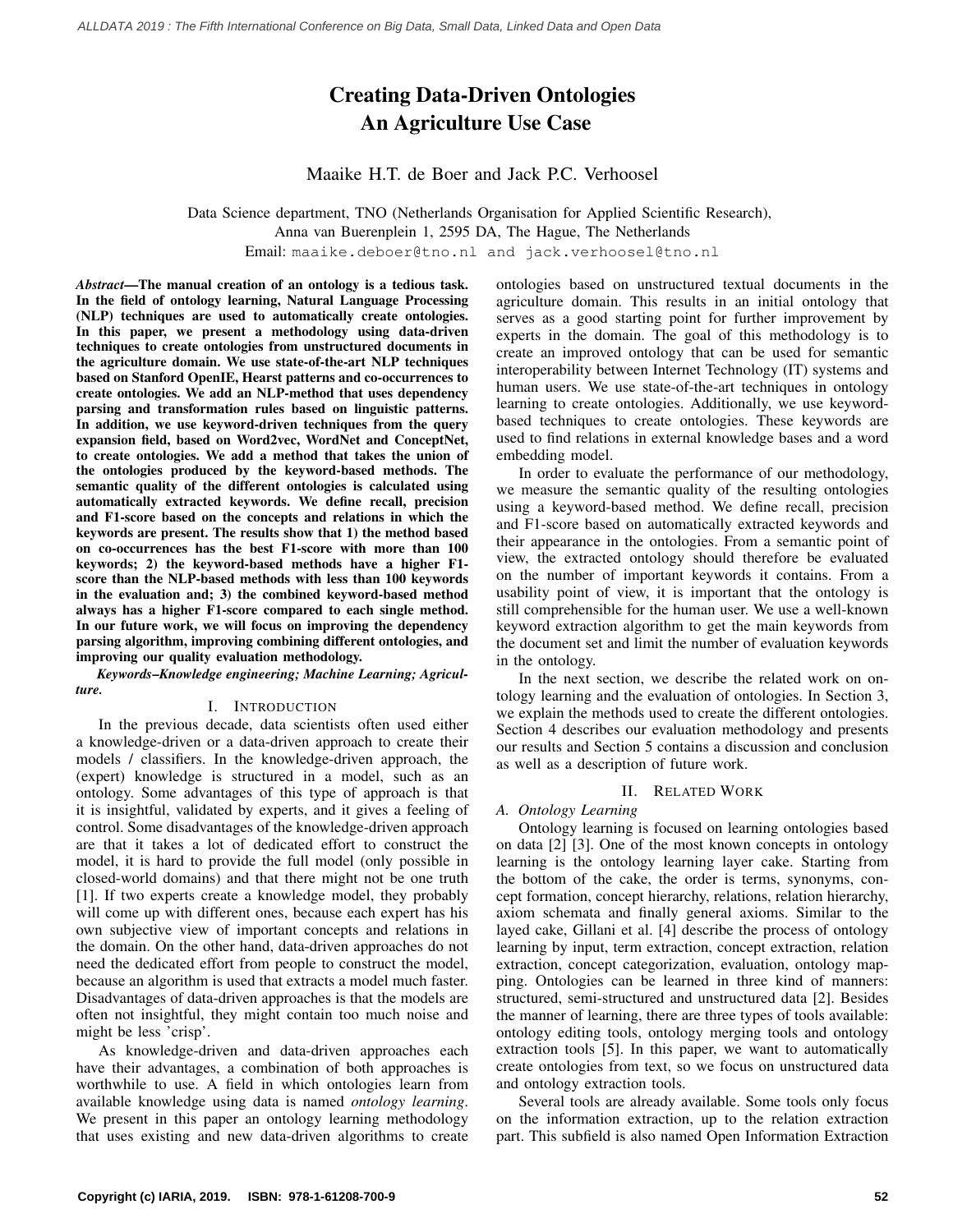(OpenIE). One of the first in this category is TextRunner [6]. TextRunner tags sentences with part-of-speech tags and noun phrase chunks, in a fast manner with one loop over all documents. The Resolver system does unsupervised clustering of the extractions to create sets of synonymous entities and relations. TextRunner was followed by WOE, ReVerb, KrakeN, EXEMPLAR, OLLIE, PredPatt, ClausIE, OpenIE4, CSD-IE, NESTIE, MinIE and Graphene [7]. Recently, deep learning methods, such as the encoder-decoder framework from Cui et al. [8] have been proposed.

Related to the OpenIE field, query expansion can also be used to find more concepts and relations [9]. This method is often used in the information retrieval field. The most common method is to use WordNet [10]. Boer et al. [1] [11] also use ConceptNet to find related concepts and their relations. Word2vec is also used in information retrieval [12], ontology enrichment [13] and ontology learning [14].

One of the oldest methods that use the full ontology learning layered cake seems to be Terminae [15]. Terminae is a method and platform for ontology engineering, and includes linguistic analysis with NLP tools to extract and select terms and relations, conceptual modeling / normalization (differentiation, alignment and restructuring) and formalization / model checking, with the syntactic and semantic validation.

OntoLT  $[16]$  is available as a plugin in Protégé and enables mapping rules. Linguistic annotation of text documents is done using Shallow and CHunk-based Unication Grammar tools (SCHUG) [17], which provide annotation of part-ofspeech, morphological inflection and decomposition, phrase and dependency structure. The mapping rules can then be used to map the ontologies or the document into one ontology.

Text2Onto [18] uses GATE to extract entities. GATE [19] has a submodule named ANNIE that contains a tokeniser, sentence splitter, Part-of-Speech (POS) tagger, gazetteer, nite state transducer, orthomatcher and coreference resolver. Several metrics, such as Relative Term Frequency (RTF), Term Frequency Inverted Document Frequency (TF-IDF), Entropy and the C-value/NC-value are used to assess the relevance of a concept. The relations between concepts are found with WordNet, hearst patterns, and created patterns in JAPE. With the Probabilistic Ontology Model, the learned knowledge is stored at a meta-level in the form of instantiated modelling primitives. The model is, therefore, robust to different languages and changing information. According to Zouaq et al. [20], Text2Onto generates very shallow and light weight ontologies.

Concept-Relation-Concept Tuple based Ontology Learning (CRCTOL) [21] uses the Stanford POS tagger and the Berkeley parser to assign syntactic tags to the words. They use a Domain Relevance Measure (DRM), a combination of TF-IDF and likelihood ratio, to determine the relevance of a word or multi-word expression. LESK and VLESK are used for word sense disambiguation. Hearst patterns, relations in WordNet and created patterns with regular expressions are used to find relations with the relevant terms. According to Gillani et al. [4], CRCTOL only creates general concepts and ignores whole-part relations, the ontology is not the comprehensive and accurate representation of a given domain and it is time-consuming to run the tool, because it does full-text parsing.

CFinder [22] is created to automatically find key concepts in text. They use the Stanford POS tagger, a dictionary lookup for synonym finding, stopword removal, and combination of words to also have dependent phrases as concepts. The key concepts are then extracted using a rank-based algorithm that uses the tf (term frequency) and a domain specific df (document frequency) as weight. The paper stops at the key concept extraction and does not go further with determining relations.

OntoUPS [23] uses the Stanford dependency parser, and learns an Is-A hierarchy over clusters of logical expressions, and populates it by translating sentences to logical form. It uses Markov Logical Networks (MLNs) for that.

OntoCMaps [20] uses the Stanford POS tagger and dependency parser to extract concepts. It uses several generic patterns to extract relations.

Promine [4] uses tokenization, stop word filtering, lemmatization, and term frequency to create a set of key words. Wordnet, Wiktionary and a domain glossary (AGROVOC) are used for concept enrichment. The relevance, or term goodness, is calculated with the information gain, which combines the entropy and conditional probability. The concepts are filtered using the information gain, path length and depth of concepts.

More recently, Mittal et al. [24] combined knowledge graphs and vector spaces into a VKG structure. In that way, both a smart inference from the knowledge graphs and a fast look-up from the vector spaces are combined. This method, however, does not automatically create a new ontology from text documents.

Also deep learning is used in knowledge graphs. Schlichtkrull et al. [25] propose a Graph Convolutional Network to predict missing facts and missing entity attributes. This method can, thus, also not create an ontology from a set of documents, but is able to enrich an existing ontology.

## *B. Evaluating ontologies*

Brank et al. [26] state that most approaches to evaluate ontologies can be place in one of the following categories:

- Golden Standard: compare to "golden standard"
- Application-based: use in application and evaluate results
- Data-driven: involve comparisons with a data source
- Assesment by humans: human evaluation based on a set of predefined criteria, standards, and / or requirements

Hlomani et al. [27] also uses these approaches in their survey, and state the advantages and disadvantages of each approach. We focus on the disadvantages of the approaches first. In the golden standard, the main disadvantage is the evaluation of the golden standard and the performance is highly dependent on the quality of the golden standard. In the application-based approach, the disadvantage is generalizability: what might be good in one application does not have to be good in another. The application-based approach is also only applicable for a small set of ontologies. The main disadvantage of the datadriven approach is that the domain knowledge is assumed to be constant, is not the case. Finally, the disadvantage of the human assessment is subjectivity.

In this paper, we focus on the data-driven evaluation. We do not have a golden standard, or an application, which leaves us with a data-driven or human assessment approach. In the data-driven approach the ontology is often compared against existing data about the domain. Many papers on this topic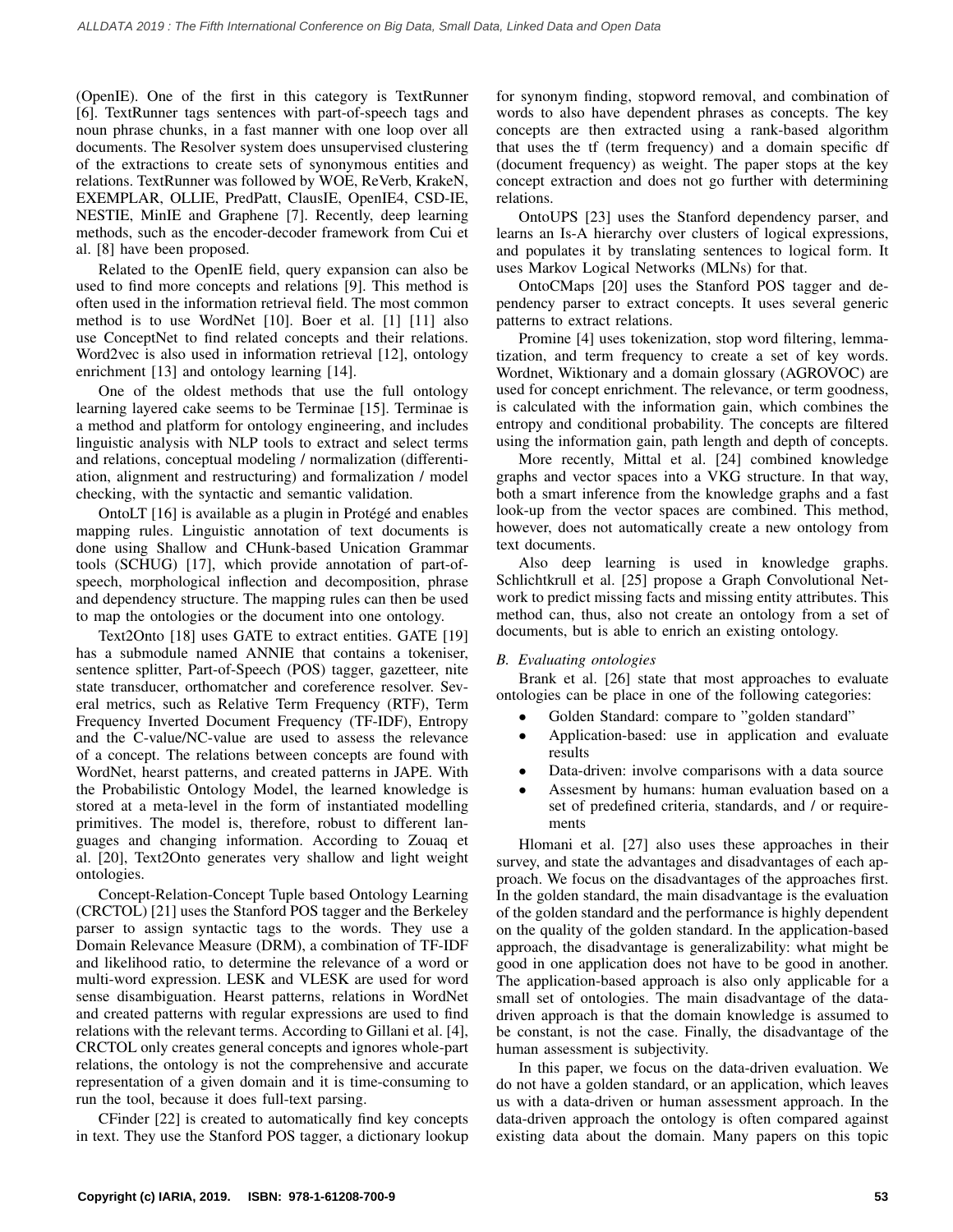

Figure 1. Overview of the methods to create the ontologies

focus on some kind of coverage of the domain knowledge within the ontology [28]–[31]. For example, Brewster et al. [31] compare extracted terms and relations from text with the concepts and relations in the ontology. They use a probabilistic model to determine the best ontology for a certain domain.

Besides the categories, ontologies can be evaluated on different levels. These levels are defined differently in different papers. Brank et al. [26] divides the levels in lexical, hierarchical, other semantic relations, context, syntactic, structure. They link the categories and the levels in a matrix, in which the human assessment is the only category which evaluates on all levels. The data-driven approach can only evaluate on the first three levels. The distinction of Burton et al. [32] is syntactic, semantic, pragmatic and social. Gangemi et al. [33] use the distinction between structural, functional and usabilityprofiling. Burton et al. [32] use lawfulness, richness, interpretability, consistency, clarity, comprehensiveness, accuracy, relevance, authority, and history. Lozano et al. [34] even use a three-level framework of 117 criteria. Hlomani et al. [27] make the distinction between ontology quality and ontology correctness views on ontology evaluation. For ontology quality, they focus on computational efficiency, adaptability and clarity. Ontology correctness uses accuracy, completeness, conciseness and consistency. Recently, Mcdaniel et al. [35] introduced the DOORS framework in which ontologies can be ranked by using syntactic, semantic, pragmatic and social quality metrics.

### III. METHOD

In this paper, we create a taxonomy or concept hierarchy, and we do not include the top two layers of the layered cake (domain, range and axioms / generic rules). Figure 1 shows an overview of the methods used to create the ontologies. Our experts collected 135 articles on the Agriculture domain, including Agrifood, Agro-ecology, crop production and the food supply chain. From each article we first extracted the plain text from the PDF. On these plain texts we used sentence splitting, tokenizing, removing non-ascii and non-textual items as preprocessing. With these pre-processed texts we created the stateof-the-art ontologies Hearst, Co-oc and OpenIE (explained below). We also added a new method based on Dependencies and some rules.

# standard sample information agriculture supply chain food open data use research standard sample description systems new sample description ver sample description drones outlook study data

Figure 2. Terms Extracted with the method from Verberne et al. [36]

To create the keyword-driven ontologies, we needed to extract keywords. We used the Term Frequency (TF) and the term extraction method from Verberne et al. [36]. The result of this term extraction method is shown in Figure 2. The standard Wikipedia corpus from the paper is used as background set. We combined the keywords of the two sets and manually deleted all non-relevant terms, resulting in the following set of keywords: *Data, Food, Information, Drones, Agriculture, Crop, Technology, Agricultural, Production, Development, Farmers, Supply Chain*. These keywords were used to create the Word2vec, WordNet and ConceptNet ontologies.

*a) Hearst:* Hearst patterns [37] can be used to extract hyponym relations, represented in an ontology as a 'IsA' relation. An example is 'Vegetable' is a hyponym of 'Food'. In unstructured texts, hyponyms can be spotted using the lexical structures 'NP, such as NP', or 'NP, or other NP', where NP is a noun phrase. These patterns are used to create an ontology with 'IsA' relations.

*b) Co-oc:* Co-occurrences can extract all type of relations, because the number of times words co-occur with each other, for example in the same sentence, are counted [38]. We used a maximum distance of four words to calculate the cooccurrences. The ontology based on co-occurrences, thus, will have many classes and one vague relation, i.e. that the classes have co-occurred with each other in documents.

*c) OpenIE:* The Open Information Extraction tool (OpenIE) is created by the CoreNLP group of Stanford [39]. The tools from the Stanford CoreNLP group are one of the most used tools in the NLP field. The OpenIE tool provides the whole chain from plain text through syntactic analysis (sentence splitter, part-of-speech tagger, dependency parser) to triples (object - relation - subject). The extracted relations are often the verbs in the sentence, and this results in a lot of triples multiple word concepts and a lot of different relations.

*d) Dep++:* Similar to OntoCMaps [20], we use patterns to enhance the the Stanford Dependency Parser [40]. The algorithm consists of the following steps. Take each document in the corpus and generate sentences based on NLTK tokenization. Consider only sentences with more than 5 words which pass through the English check of the Python langdetect package. Parse each sentence through the Stanford DepParse annotator to generate Enhanced++Dependencies. Replace every word in the Enh++Dep by its lemma as produced by the Stanford POS tagger to consider only singular words. Then, generate a graph with a triple <governor,dependency,dependent> for each enhanced++dependency and apply the following transformation rules to the it.

• 1: Transform compound dependencies into 2-word concepts using rule: if  $(X, compound, Y)$  then replace X with YX and remove Y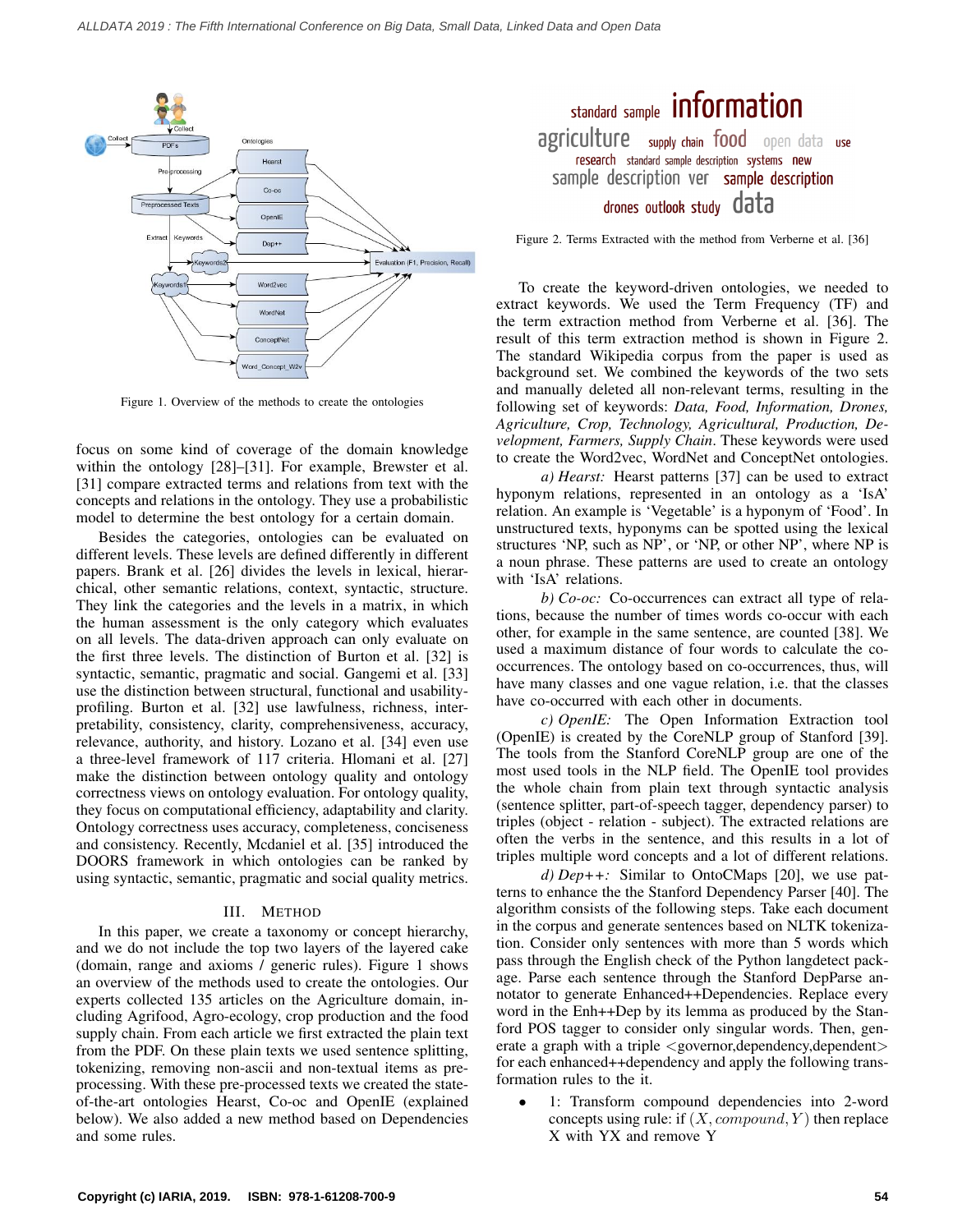• 2: Enhance subject-object relations based on conjunction dependencies using rule: if  $(X, nsubj, Y)$ and  $(X, dobj, Z)$  and  $(X, conj\_and, X')$  then add  $(X', \textit{nsubj}, Y)$  and  $(X', \textit{dobj}, Z)$ 

Finally, apply language patterns to derive triples from the dependency graph:

- pattern 1: if  $(X, amod, Y)$  then add triple  $(YX, subClassOf, X)$
- pattern 2: if  $(X, compound, Y)$  and  $(XisNNorNNS)$  then add triple  $(YX, subClassOf, X)$
- pattern 3: if  $(X, nsubj, Y)$  and  $(X, dobj, Z)$  then add triple  $(Y, X, Z)$

This algorithm yields an ontology that is similar to the OpenIE ontology, but should have less noise in it in terms of NLPbased constructs.

*e) Word2vec:* Word2vec is a group of models, which produce semantic embeddings. These models create neural word embeddings using a shallow neural network that is trained on a huge dataset, such as Wikipedia, Google News or Twitter. Each word vector is trained to maximize the log probability of neighboring words, resulting in a good performance in associations, such as *king - man + woman = queen*. We use the skip-gram model with negative sampling (SGNS) [41] to create a semantic embedding of our agriculture documents. With the keywords, we search for the top ten most similar words and add a 'RelatedTo' relation between the keyword and this most similar word. This process is repeated for all most similar words.

*f) WordNet:* WordNet is a hierarchical dictionary containing lexical relations between words, such as synonyms, hyponyms, hypernyms and antonyms [42]. It also provides all possible meanings of the word, which are called *synsets*, together with a short definition and usage examples. WordNet contains over 155,000 words and over 206,900 word-sense pairs. We use the keywords to search in WordNet. We select the first synset (the most common) and extract the 'Synonym' and 'Antonym' relations and use these to create our ontology.

*g) ConceptNet:* ConceptNet (5) is a knowledge representation project in which a semantic graph with general human knowledge is build [43]. This general human knowledge is collected using other knowledge bases, such as Wikipedia and WordNet, and experts and volunteers. Some of the relations in ConceptNet are *RelatedTo*, *IsA*, *partOf*, *HasA*, *UsedFor*, *CapableOf*, *AtLocation*, *Causes*, *HasSubEvent*, *CreatedBy*, *Synonym* and *DefinedAs*. The strength of the relation is determined by the amount and reliability of the sources asserting the fact. Currently, ConceptNet contains concepts from 77 language and more than 28 million links between concepts. We use the keywords to search (through the API) in ConceptNet and extract all direct relations to create the ontology.

*h) Word Concept W2v:* This method takes the union (all relations) from the keyword-based methods WordNet, ConceptNet and Word2vec.

## IV. RESULTS

To evaluate the created ontologies we use a simple but effective keyword-based evaluation method based on the framework of Brewster et al. [31]. Our evaluation algorithm first generates a set of keywords *K* from the document set using the *KLDiv* term extraction algorithm [36]. Then, the assumption is that the semantic quality of an ontology is better if a keyword is present as concept in a relation in the ontology. If we define an ontology as being a set of relations *R* between concepts, then we can defined keyword-based recall, precision and F1 score as follows:

$$
Prec = \frac{\#r \in R \text{ with } k \in K}{\#r \in R}
$$

$$
Rec = \frac{\#k \in K \text{ found in } R}{\#k \in K}
$$

$$
F1 = 2 * \frac{(Rec * Prec)}{Rec + Prec}
$$
(1)

where  $k$  is keyword in set of Keywords  $(K)$ ,  $r$  is relation in set of Relations  $(R)$ . The set of selected items is thus the set of relations  $R$  (precision), and the set of relevant items is thus the set of keywords  $K$  (recall).

Figure 3 shows for each ontology the overall quality based on the F1 score for 15, 30, 50, 100, 150 and 200 keywords, Figure 4 and Figure 5 show the precison and recall. Table I shows the number of classes and some example of the relations with the word 'Agriculture'.

TABLE I. INSIGHTS IN THE DIFFERENT ONTOLOGIES.

| OntologyName     | #Classes | RelationAgriculture                        |
|------------------|----------|--------------------------------------------|
| Hearst           | 7523     | sector, yield forecasting, irrigation      |
| $Co-oc$          | 1049     | food, woman, adopt, production             |
| OpenIE           | 280,063  | sustainability, they, vision, water use    |
| $Dep++$          | 178,338  | sustainable, industrial, we, climate-smart |
| Word2vec         | 234      | farming, biofuel, horticulture, innovation |
| WordNet          | 113      | agribusiness, factory farm, farming        |
| ConceptNet       | 203      | farm, farmer, class, agribusiness          |
| Word_Concept_W2v | 491      | agribusiness, farming, farm, horticulture  |

The results show that the combined keyword-based methods (light-blue line) are always better than any of the three separate methods (WordNet, ConceptNet and Word2vec). The keyword-based methods have a higher F1 score with a lower number of keywords, whereas the NLP-based methods have a higher F1 score with a higher number of keywords. With 200 keywords, the best performing method is Co-oc, the method based on co-occurrences.



Figure 3. F1 score for the different methods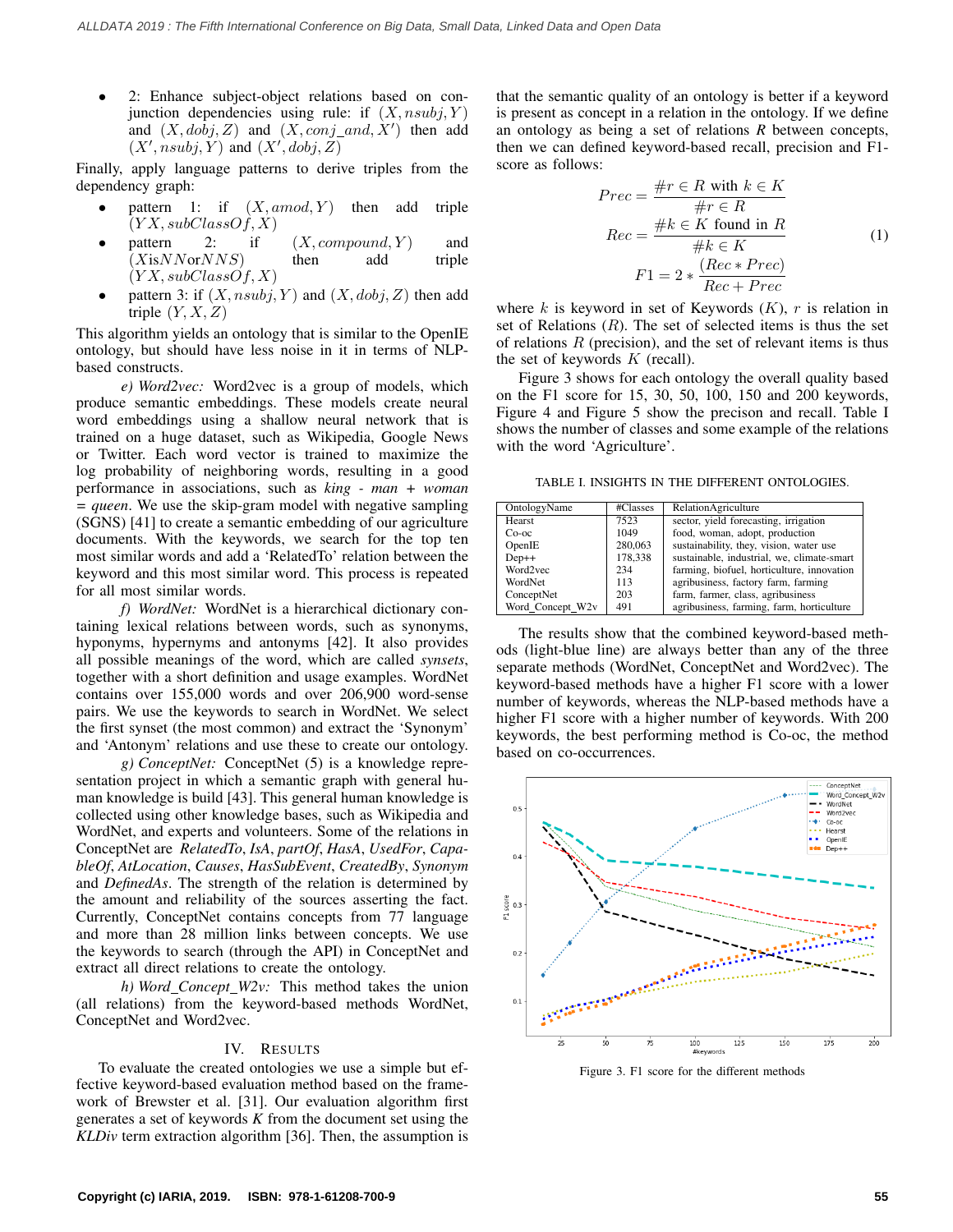

Figure 4. Precision score for the different methods



Figure 5. Recall score for the different methods

### V. DISCUSSION, CONCLUSION AND FUTURE WORK

In this paper, we presented a methodology to use existing and new algorithms to create data-driven ontologies based on unstructured textual documents in the agriculture domain. In addition, we used a data-driven method based on keywords to evaluate the semantic quality of the ontologies. The goal of this methodology is to generate an initial ontology that serves as a good starting point for further improvement by experts in the domain. The resulting improved ontology can then be used for semantic interoperability between IT-systems and human users.

The results show that the keyword-based methods have the highest F1-score for less than 100 keywords. This can be validated by looking at the number of concepts. The keyword-based methods have less concepts than the NLPbased methods. If one keyword is found by the keywordbased methods, the precision will be already much higher than the precision of the NLP-based methods. When the number of evaluation-keywords increases the keyword-based methods perform less, because they contain less concepts. One critical note is that we based the keywords-based methods and the evaluation method on the same set of documents. Although we used a manual selection on the keywords and multiple keyword-based methods to find the set of keywords, we know

that there might have been some overlap in the keywords used in creating the ontologies and the evaluation. This also clarifies why the performance on a few keywords is higher for the keyword-based methods. The NLP-based methods gain performance with more keywords in the evaluation. This is mainly due to the fact that the recall keeps about the same value, but the precision becomes higher, i.e. relatively more relevant relations are found and always divided by the same high number of relations.

The most outstanding method in that respect is the cooccurrences algorithm. Whereas the other NLP-methods have a precision of about 0.15, Co-occurrences can grow to 0.5. Although Hearst has a smaller number of concepts, the concepts and relations in Co-oc are better suited for the keywordbased evaluation method. When comparing the NLP-methods OpenIE and Dep++ alone, we can conclude that Dep++ performs slightly better then OpenIE. This is surprising as only a few NLP-patterns are used to generate the ontology based on the enhanced NLP-dependency relations.

Aside from the good gain in performance of Co-oc and the good performance of the keyword-based methods, we see that the combined keyword-based method is better than any of the single methods. This can mainly be explained by the higher recall: more related keywords are found when combining the methods, and therefore recall is higher. This is an indication that future work can be targeted to improvement of our ontology merging techniques on top of the union merge.

Based on these results, we consider the following possibilities for future work. First, a logical next step is improving the combination of multiple ontologies. Combining the keywordbased methods is logical as a union, but adding even more concepts and relations to the already big NLP-based ontologies might not be the best way forward. We could for example use some filtering, or seeding with keywords or an existig manmade ontology. Second, the Dep++ algorithm can be further improved by using other NLP-patterns known in the literature. This can improve the precision of this methodology, as the recall is already quite high. Third, another interesting next step is to improve on the quality evaluation method. We did some first experiments with the DOORS algorithm, but on some layers the results are not yet reliable. Using the keyword-based evaluation is objective and semantically sound, but because we use the same document set for creation and testing of the ontologies this might influence the performance.

Concluding, we made a first step towards automatically creating data-driven ontologies using a domain specific document set. We used and compared NLP-based and keywordbased techniques, and an exciting next step is to combine the best of both worlds to create even better ontologies.

### ACKNOWLEDGMENT

This work has been executed as part of the Interreg Smart-Green project (https://northsearegion.eu/smartgreen/). The authors would like to thank Christopher Brewster for giving useful comments and providing a representative agriculturerelated document set.